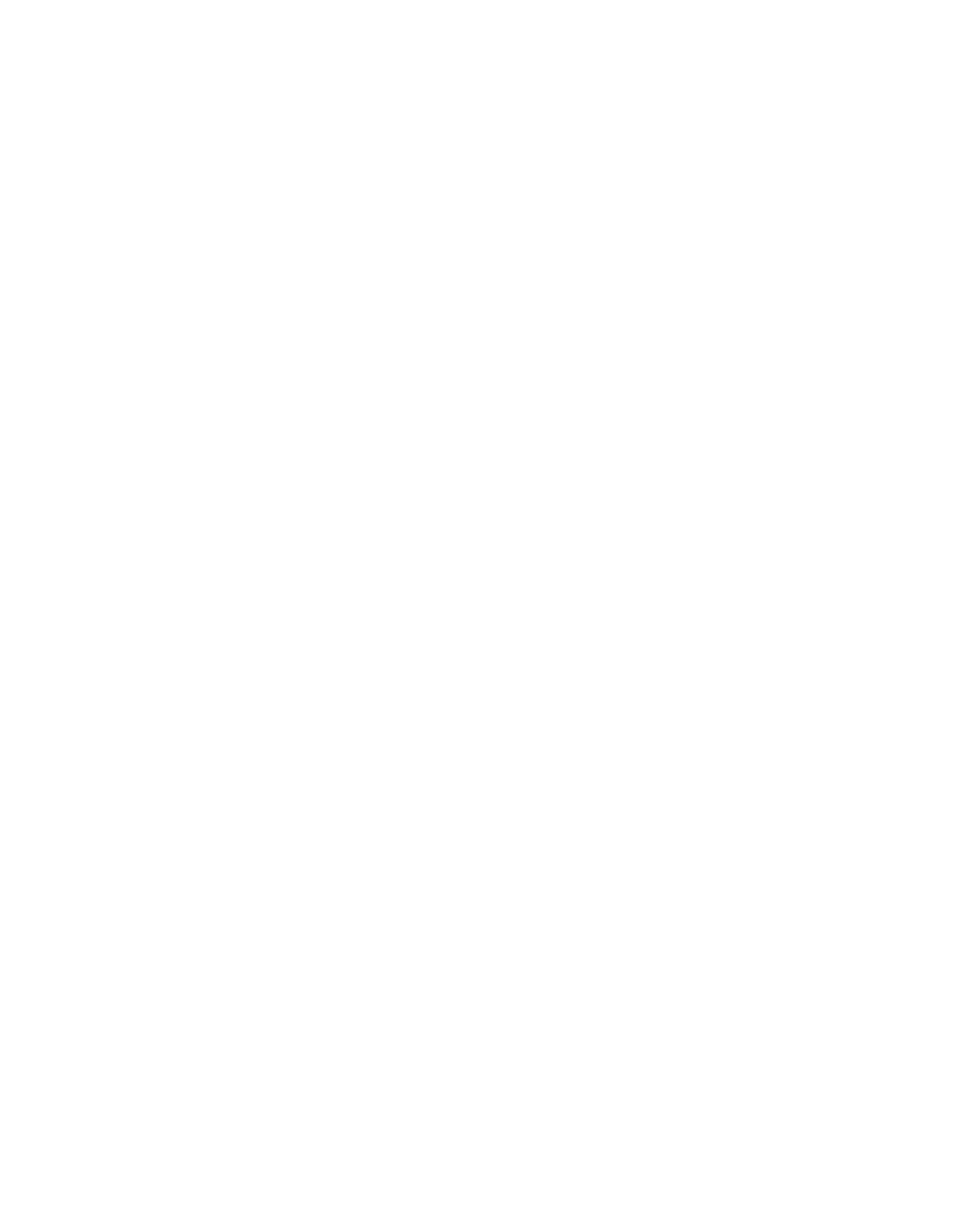Oracle Server X6-2L Security Guide

#### **Part No: E62176-01**

Copyright © 2016, Oracle and/or its affiliates. All rights reserved.

This software and related documentation are provided under a license agreement containing restrictions on use and disclosure and are protected by intellectual property laws. Except as expressly permitted in your license agreement or allowed by law, you may not use, copy, reproduce, translate, broadcast, modify, license, transmit, distribute, exhibit, perform,<br>publish, or display any part, in any form prohibited.

The information contained herein is subject to change without notice and is not warranted to be error-free. If you find any errors, please report them to us in writing.

If this is software or related documentation that is delivered to the U.S. Government or anyone licensing it on behalf of the U.S. Government, then the following notice is applicable:

U.S. GOVERNMENT END USERS: Oracle programs, including any operating system, integrated software, any programs installed on the hardware, and/or documentation, delivered to U.S. Government end users are "commercial computer software" pursuant to the applicable Federal Acquisition Regulation and agency-specific supplemental regulations. As such, use, duplication, disclosure, modification, and adaptation of the programs, including any operating system, integrated software, any programs installed on the<br>hardware, and/or documentation, shall be

This software or hardware is developed for general use in a variety of information management applications. It is not developed or intended for use in any inherently dangerous applications, including applications that may create a risk of personal injury. If you use this software or hardware in dangerous applications, then you shall be responsible to take all appropriate fail-safe, backup, redundancy, and other measures to ensure its safe use. Oracle Corporation and its affiliates disclaim any liability for any damages caused by use of this software or hardware in dangerous applications.

Oracle and Java are registered trademarks of Oracle and/or its affiliates. Other names may be trademarks of their respective owners.

Intel and Intel Xeon are trademarks or registered trademarks of Intel Corporation. All SPARC trademarks are used under license and are trademarks or registered trademarks of SPARC International, Inc. AMD, Opteron, the AMD logo, and the AMD Opteron logo are trademarks or registered trademarks of Advanced Micro Devices. UNIX is a registered trademark of The Open Group.

This software or hardware and documentation may provide access to or information about content, products, and services from third parties. Oracle Corporation and its affiliates are not responsible for and expressly disclaim all warranties of any kind with respect to third-party content, products, and services unless otherwise set forth in an applicable agreement between you and Oracle. Oracle Corporation and its affiliates will not be responsible for any loss, costs, or damages incurred due to your access to or use of third-party content, products, or services, except as set forth in an applicable agreement between you and Oracle.

#### **Access to Oracle Support**

Oracle customers that have purchased support have access to electronic support through My Oracle Support. For information, visit [http://www.oracle.com/pls/topic/lookup?](http://www.oracle.com/pls/topic/lookup?ctx=acc&id=info) [ctx=acc&id=info](http://www.oracle.com/pls/topic/lookup?ctx=acc&id=info) or visit <http://www.oracle.com/pls/topic/lookup?ctx=acc&id=trs> if you are hearing impaired.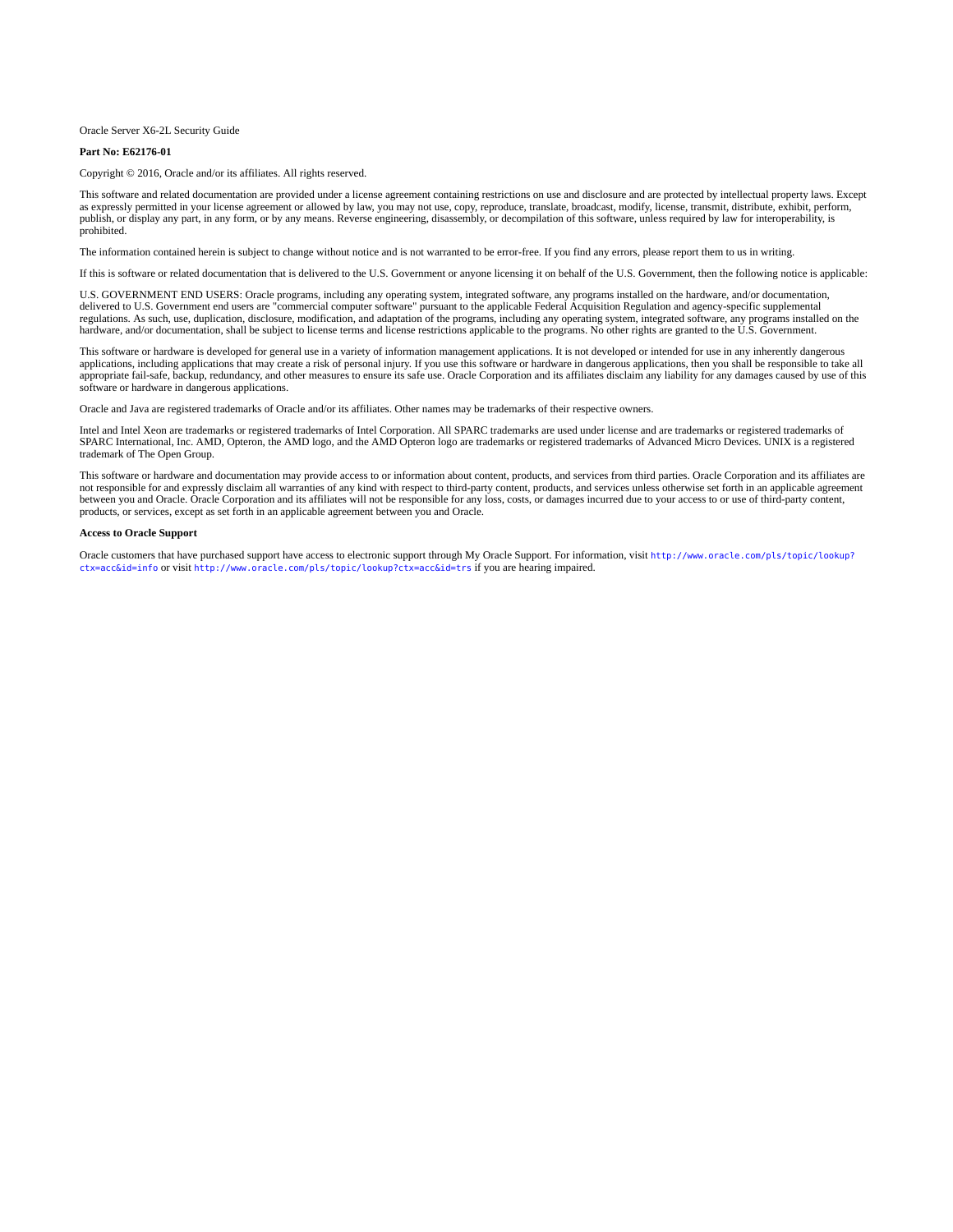#### **Référence: E62176-01**

Copyright © 2016, Oracle et/ou ses affiliés. Tous droits réservés.

Ce logiciel et la documentation qui l'accompagne sont protégés par les lois sur la propriété intellectuelle. Ils sont concédés sous licence et soumis à des restrictions d'utilisation et de divulgation. Sauf stipulation expresse de votre contrat de licence ou de la loi, vous ne pouvez pas copier, reproduire, traduire, diffuser, modifier, accorder de licence, transmettre, distribuer, exposer, exécuter, publier ou afficher le logiciel, même partiellement, sous quelque forme et par quelque procédé que ce soit. Par ailleurs, il est interdit de procéder à toute ingénierie inverse du logiciel, de le désassembler ou de le décompiler, excepté à des fins d'interopérabilité avec des logiciels tiers ou tel que prescrit par la loi.

Les informations fournies dans ce document sont susceptibles de modification sans préavis. Par ailleurs, Oracle Corporation ne garantit pas qu'elles soient exemptes d'erreurs et vous invite, le cas échéant, à lui en faire part par écrit.

Si ce logiciel, ou la documentation qui l'accompagne, est livré sous licence au Gouvernement des Etats-Unis, ou à quiconque qui aurait souscrit la licence de ce logiciel pour le compte du Gouvernement des Etats-Unis, la notice suivante s'applique :

U.S. GOVERNMENT END USERS: Oracle programs, including any operating system, integrated software, any programs installed on the hardware, and/or documentation, delivered to U.S. Government end users are "commercial computer software" pursuant to the applicable Federal Acquisition Regulation and agency-specific supplemental<br>regulations. As such, use, duplication, disclosure, modif hardware, and/or documentation, shall be subject to license terms and license restrictions applicable to the programs. No other rights are granted to the U.S. Government.

Ce logiciel ou matériel a été développé pour un usage général dans le cadre d'applications de gestion des informations. Ce logiciel ou matériel n'est pas conçu ni n'est destiné à être utilisé dans des applications à risque, notamment dans des applications pouvant causer un risque de dommages corporels. Si vous utilisez ce logiciel ou ce matériel dans le cadre d'applications dangereuses, il est de votre responsabilité de prendre toutes les mesures de secours, de sauvegarde, de redondance et autres mesures nécessaires à son utilisation dans des conditions optimales de sécurité. Oracle Corporation et ses affiliés déclinent toute responsabilité quant aux dommages causés par l'utilisation de ce logiciel ou matériel pour des applications dangereuses.

Oracle et Java sont des marques déposées d'Oracle Corporation et/ou de ses affiliés. Tout autre nom mentionné peut correspondre à des marques appartenant à d'autres propriétaires qu'Oracle.

Intel et Intel Xeon sont des marques ou des marques déposées d'Intel Corporation. Toutes les marques SPARC sont utilisées sous licence et sont des marques ou des marques déposées de SPARC International, Inc. AMD, Opteron, le logo AMD et le logo AMD Opteron sont des marques ou des marques déposées d'Advanced Micro Devices. UNIX est une marque déposée de The Open Group.

Ce logiciel ou matériel et la documentation qui l'accompagne peuvent fournir des informations ou des liens donnant accès à des contenus, des produits et des services émanant de tiers. Oracle Corporation et ses affiliés déclinent toute responsabilité ou garantie expresse quant aux contenus, produits ou services émanant de tiers, sauf mention contraire stipulée dans un contrat entre vous et Oracle. En aucun cas, Oracle Corporation et ses affiliés ne sauraient être tenus pour responsables des pertes subies, des coûts occasionnés ou des dommages causés par l'accès à des contenus, produits ou services tiers, ou à leur utilisation, sauf mention contraire stipulée dans un contrat entre vous et Oracle.

#### **Accès aux services de support Oracle**

Les clients Oracle qui ont souscrit un contrat de support ont accès au support électronique via My Oracle Support. Pour plus d'informations, visitez le site [http://www.oracle.com/](http://www.oracle.com/pls/topic/lookup?ctx=acc&id=info) [pls/topic/lookup?ctx=acc&id=info](http://www.oracle.com/pls/topic/lookup?ctx=acc&id=info) ou le site <http://www.oracle.com/pls/topic/lookup?ctx=acc&id=trs> si vous êtes malentendant.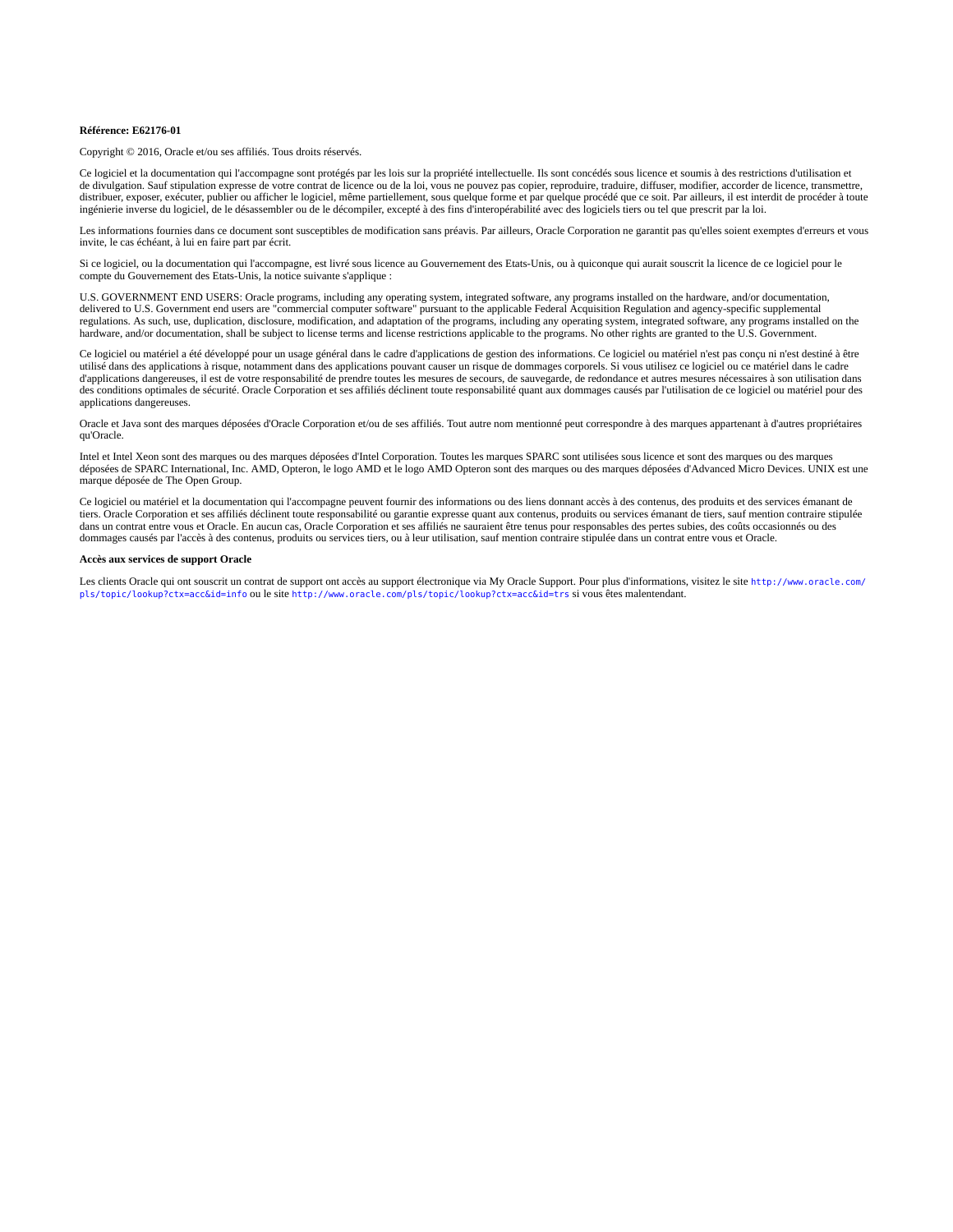# Contents

| Using Server Configuration and Management Tools Securely  11 |
|--------------------------------------------------------------|
|                                                              |
|                                                              |
|                                                              |
|                                                              |
|                                                              |
|                                                              |
|                                                              |
|                                                              |
|                                                              |
|                                                              |
|                                                              |
|                                                              |
|                                                              |
|                                                              |
|                                                              |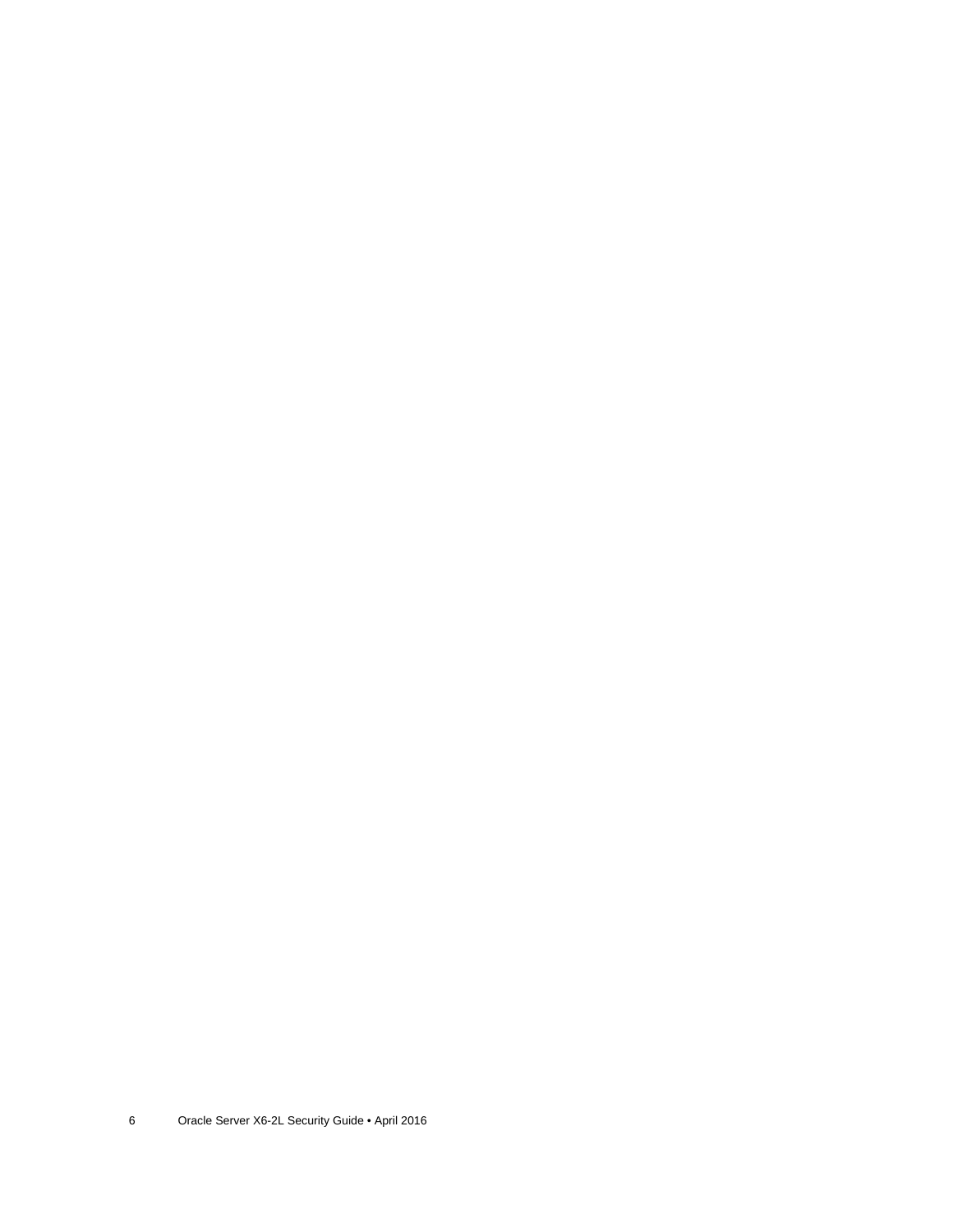# <span id="page-6-0"></span>Basic Security

This document provides general security guidelines to help you protect your Oracle server, server network interfaces, and connected network switches.

Contact your IT Security Officer for additional security requirements that pertain to your system and specific environment.

There are basic security principles that you should adhere to when using all hardware and software. This section covers the four basic security principles:

- ["Access" on page 7](#page-6-1)
- ["Authentication" on page 8](#page-7-0)
- ["Authorization" on page 8](#page-7-1)
- ["Accounting and Auditing" on page 8](#page-7-2)

### <span id="page-6-1"></span>**Access**

Access refers to physical access to hardware, or physical or virtual access to software.

- Use physical and software controls to protect your hardware and data from intrusion.
- Change all default passwords when installing a new system. Most types of equipment use default passwords, such as changeme, that are widely known and could allow unauthorized access to hardware or software.
- Refer to the documentation that came with your software to enable any security features available for the software.
- Install servers and related equipment in a locked, restricted access room.
- If equipment is installed in a rack with a locking door, keep the door locked except when you have to service components in the rack.
- Restrict access to USB ports and consoles. Devices such as system controllers, power distribution units (PDUs), and network switches have USB connections, which can provide direct access to the system. Physical access is a more secure method of accessing components since it is not susceptible to network-based attacks.
- Restrict the capability to restart the system over the network.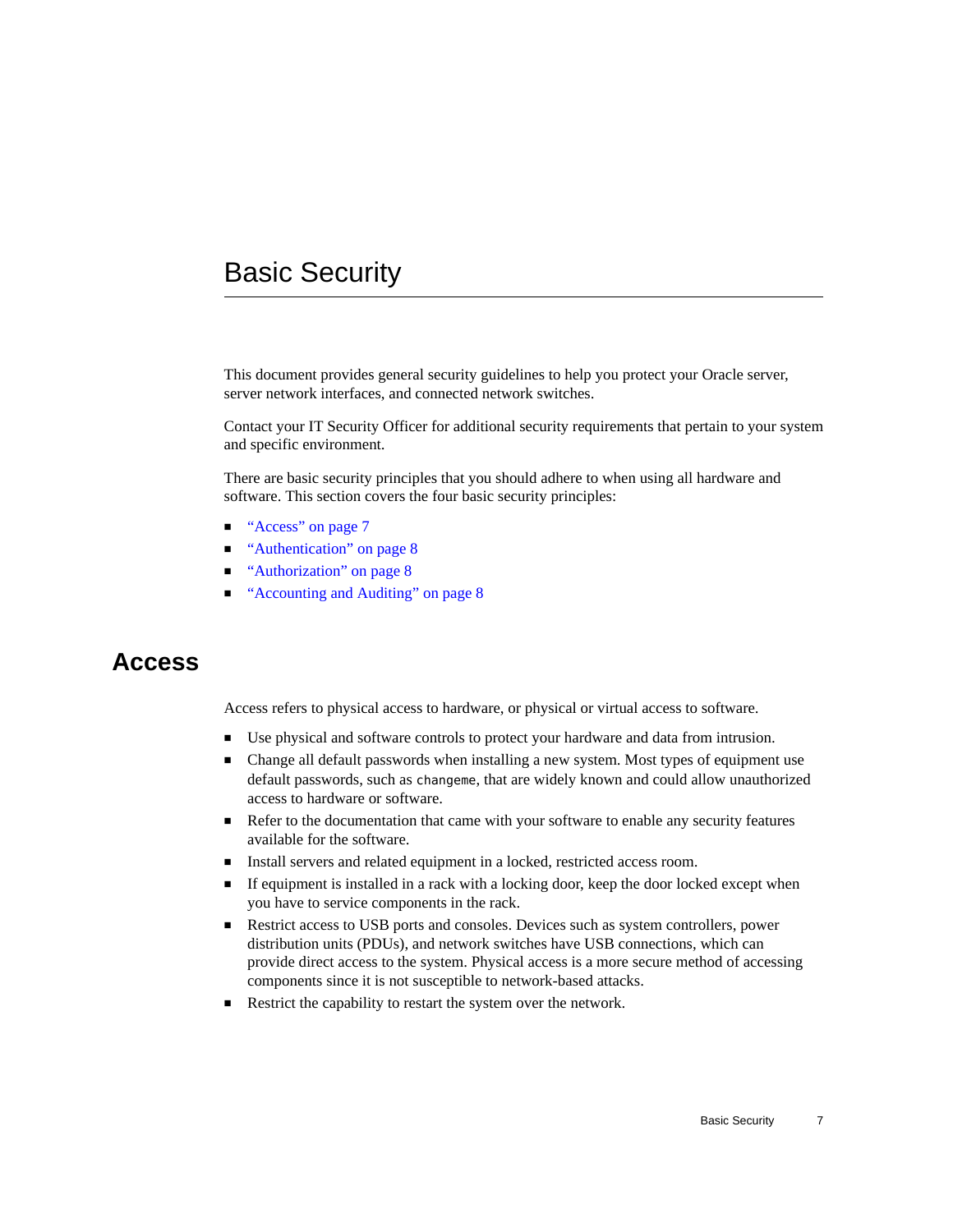- Restrict access to hot-plug or hot-swap devices in particular because they can be easily removed.
- Store spare field-replaceable units (FRUs) and customer-replaceable units (CRUs) in a locked cabinet. Restrict access to the locked cabinet to authorized personnel.

# <span id="page-7-0"></span>**Authentication**

Authentication is how a user is identified, typically through confidential information such as user name and password. Authentication ensures that users of hardware or software are who they say they are.

- Set up authentication features, such as a password system, in your platform operating systems to ensure that users are who they say they are.
- Ensure that your personnel use employee badges properly to enter the computer room.
- For user accounts: use access control lists where appropriate; set time-outs for extended sessions; set privilege levels for users.

# <span id="page-7-1"></span>**Authorization**

Authorization allows administrators to control what tasks or privileges a user may perform or use. Personnel can only perform the tasks and use the privileges that have been assigned to them. Authorization refers to restrictions placed on personnel to work with hardware or software.

- Allow personnel to work only with hardware and software that they are trained and qualified to use.
- Set up a system of Read/Write/Execute permissions to control user access to commands, disk space, devices, and applications.

# <span id="page-7-2"></span>**Accounting and Auditing**

Accounting and auditing refer to maintaining a record of a user's activity on the system. Oracle servers have software and hardware features that allow administrators to monitor login activity and to maintain hardware inventories.

Use system logs to monitor user logins. Monitor system administrator and service accounts in particular because those accounts have access to commands that if used incorrectly could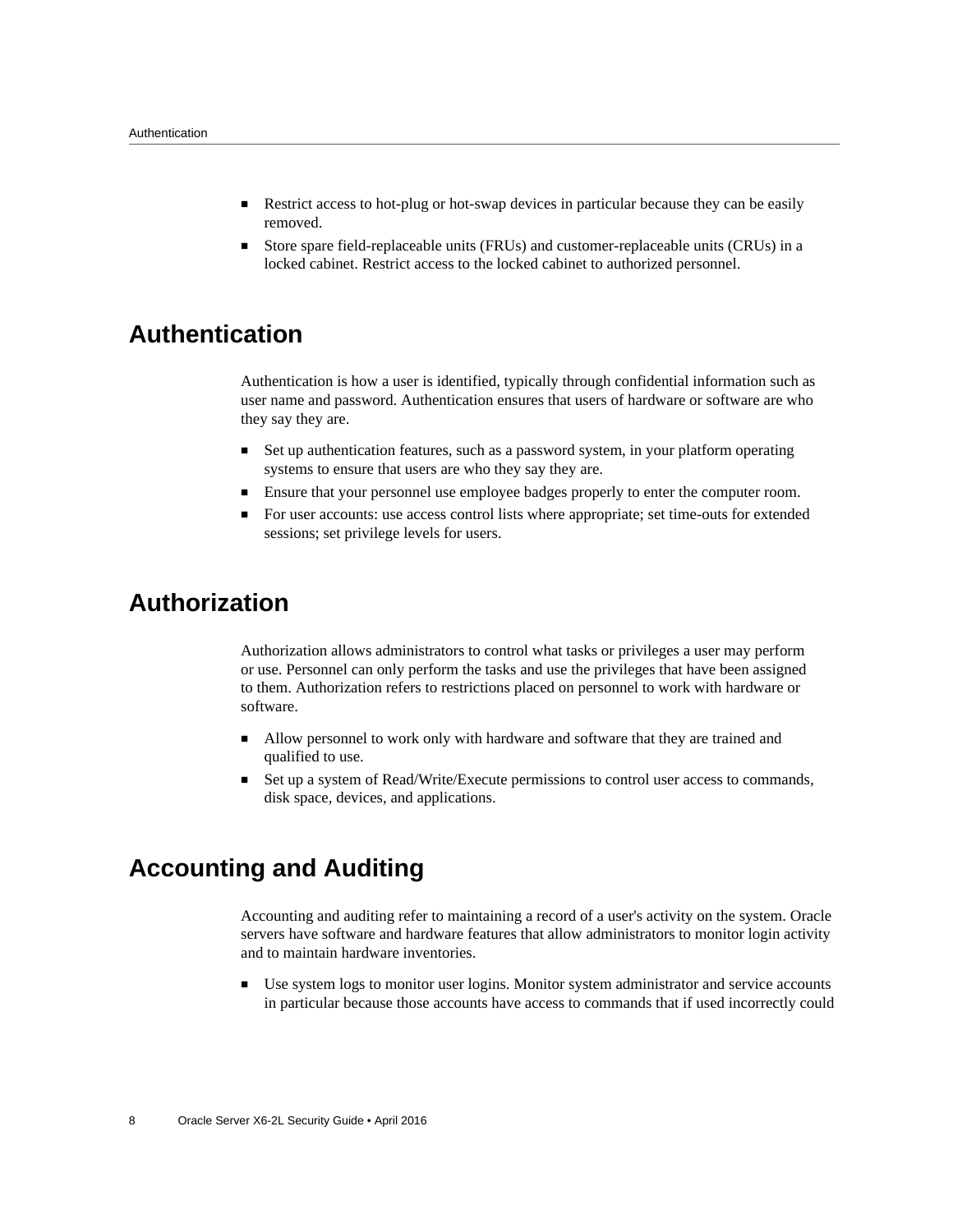cause harm to the system or incur data loss. Access and commands should be carefully monitored through system logs.

- Record the serial numbers of all your hardware. Use component serial numbers to track system assets. Oracle part numbers are electronically recorded on cards, modules, and motherboards, and can be used for inventory purposes.
- To detect and track components, provide a security mark on all significant items of computer hardware such as FRUs and CRUs. Use special ultraviolet pens or embossed labels.
- Keep hardware activation keys and licenses in a secure location that is easily accessible to the system administrator, especially during system emergencies. The printed documents might be your only proof of ownership.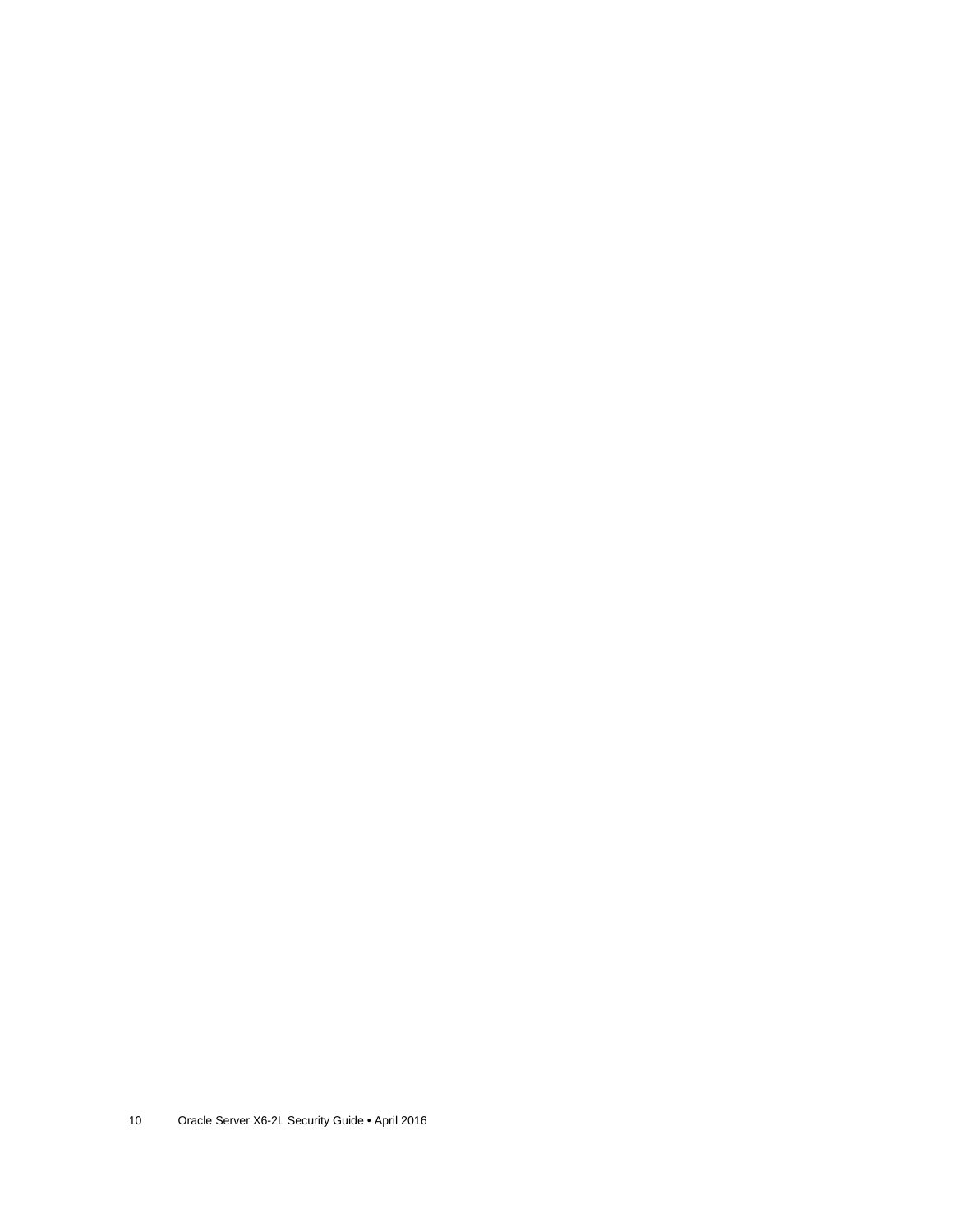# <span id="page-10-0"></span>Using Server Configuration and Management Tools Securely

Follow the security guidelines in these sections when using software and firmware tools to configure and manage your server:

- ["Oracle ILOM Security" on page 11](#page-10-1)
- ["Oracle Hardware Management Pack Security" on page 12](#page-11-0)

Contact your IT Security Officer for additional security requirements that pertain to your system and specific environment.

# <span id="page-10-1"></span>**Oracle ILOM Security**

You can actively secure, manage, and monitor system components using Oracle Integrated Lights Out Manager (ILOM) management firmware, which is embedded on Oracle x86-based servers and Oracle SPARC-based servers. Depending on the authorization level granted to system administrators, functions might include the ability to power off the server, create user accounts, mount remote storage devices, and so on.

#### Use a secure, internal trusted network.

Whether you establish a physical management connection to Oracle ILOM through the local serial port, dedicated network management port, sideband management port, or the standard data network port, it is essential that this physical port on the server is always connected to an internal trusted network, or a dedicated secure management or private network.

Never connect the Oracle ILOM service processor (SP) to a public network, such as the Internet. You should keep the Oracle ILOM SP management traffic on a separate management network and grant access only to system administrators.

**Limit the use of the default Administrator account.** 

Limit the use of the default Administrator account (root) to the initial Oracle ILOM login. This default Administrator account is provided only to aid with the initial server installation. Therefore, to ensure the most secure environment, you must change the default Administrator password (changeme) as part of the initial setup of the system. Gaining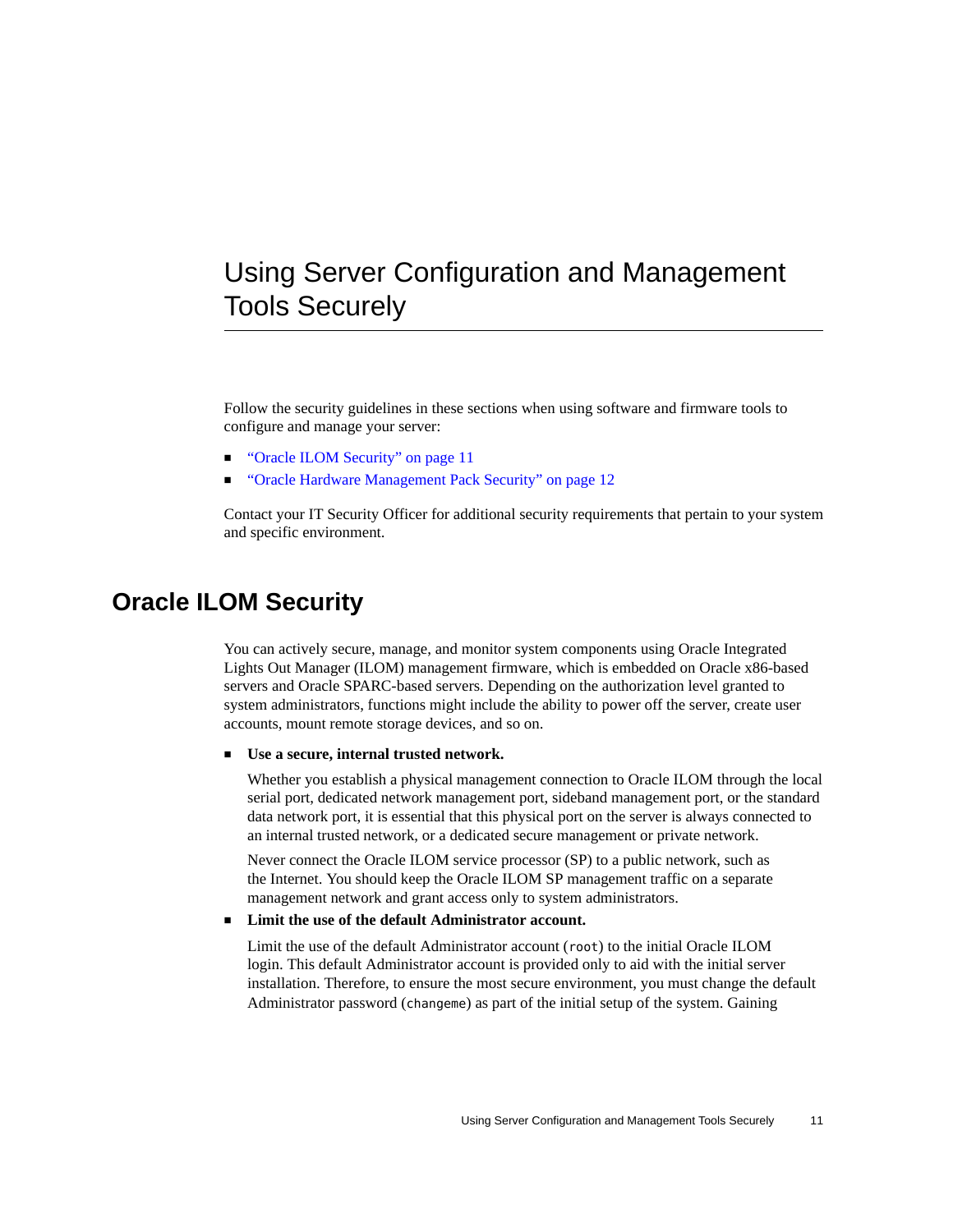access to the default Administrator account gives a user unrestricted access to all features of Oracle ILOM. In addition, establish new user accounts with unique passwords and assign authorization levels (user roles) for each new Oracle ILOM user.

#### ■ **Carefully consider risks when connecting the serial port to a terminal server.**

Terminal devices do not always provide the appropriate levels of user authentication or authorization that are required to secure the network from malicious intrusions. To protect your system from unwanted network intrusions, do not establish a serial connection (serial port) to Oracle ILOM through any type of network redirection device, such as a terminal server, unless the server has sufficient access controls.

In addition, certain Oracle ILOM functions, such as password reset and the Preboot menu, are only made available using the physical serial port. Connecting the serial port to a network using an unauthenticated terminal server removes the need for physical access, and lowers the security associated with these functions.

#### Access to the Preboot menu requires physical access to the server.

The Oracle ILOM Preboot menu is a powerful utility that provides a way to reset Oracle ILOM to default values, and to flash firmware if Oracle ILOM were to become unresponsive. Once Oracle ILOM has been reset, a user is then required to either press a button on the server (the default) or type a password. The Oracle ILOM Physical Presence property controls this behavior (check\_physical\_presence= true). For maximum security when accessing the Preboot menu, do not change the default setting (true), so that access to the Preboot menu always requires physical access to the server.

#### **Refer to the Oracle ILOM documentation.**

Refer to Oracle ILOM documentation to learn more about setting up passwords, managing users, and applying security-related features, including Secure Shell (SSH), Secure Socket Layer (SSL), and RADIUS authentication. For security guidelines that are specific to Oracle ILOM, refer to the *Oracle ILOM Security Guide*, which is part of the Oracle ILOM documentation library. You can find the Oracle ILOM documentation at:

<http://www.oracle.com/goto/ilom/docs>

# <span id="page-11-0"></span>**Oracle Hardware Management Pack Security**

Oracle Hardware Management Pack is available for your server, and for many other Oracle x86-based servers and some Oracle SPARC-based servers. Oracle Hardware Management Pack features two components: an SNMP monitoring agent and a family of cross-operating system command-line interface tools (CLI Tools) for managing your server. You can use the Oracle Server CLI Tools to configure Oracle servers. The CLI Tools work with Oracle Solaris, Oracle Linux, Oracle VM, other variants of Linux, and Microsoft Windows operating systems.

■ **Use Hardware Management Agent SNMP Plugins.**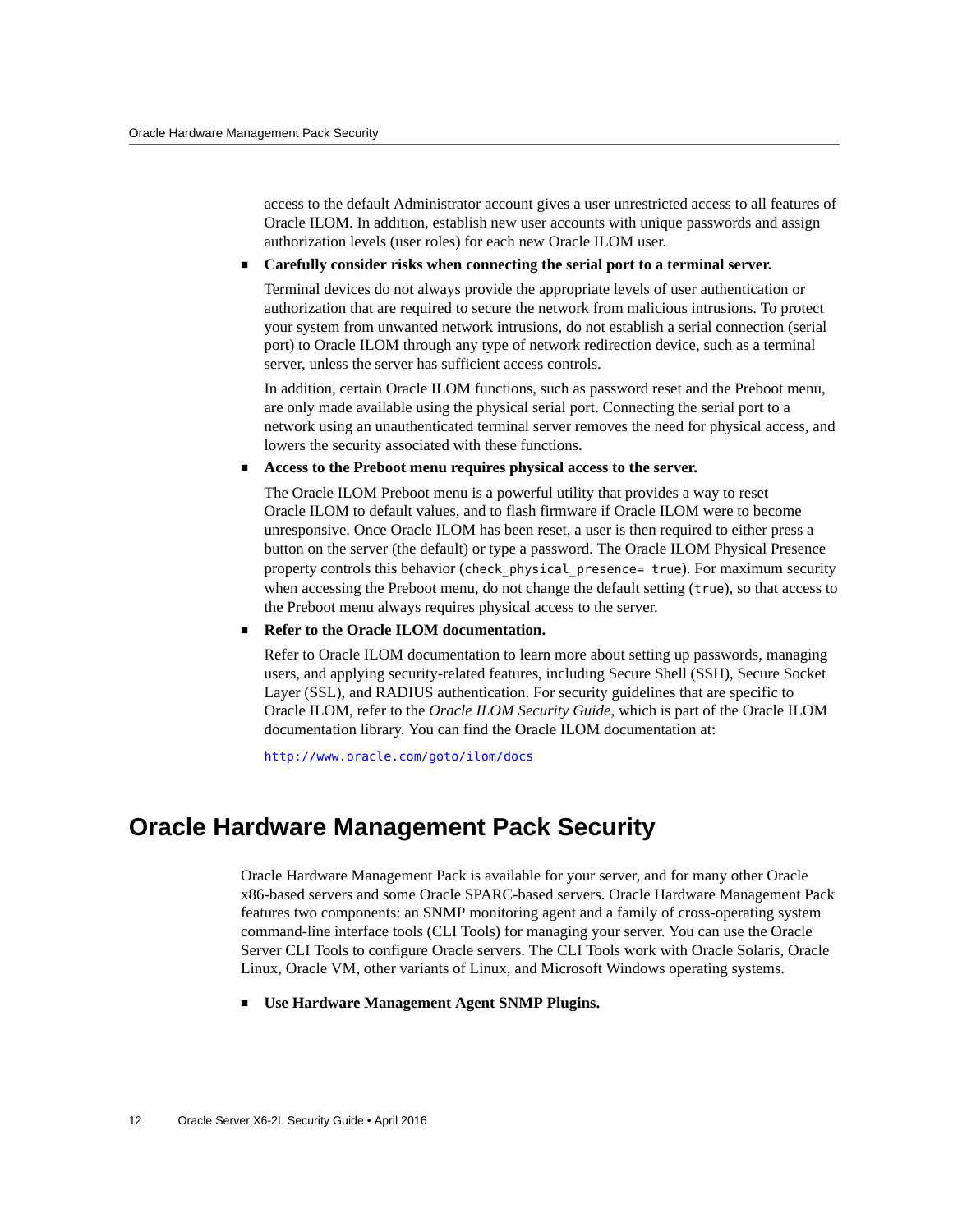SNMP is a standard protocol used to monitor or manage a system. With the Hardware Management Agent SNMP Plugins, you can use SNMP to monitor Oracle servers in your data center with the advantage of not having to connect to two management points, the host and Oracle ILOM. This functionality enables you to use a single IP address (the host's IP address) to monitor multiple servers.

The SNMP Plugins run on the host operating system of Oracle servers. The SNMP Plugin module extends the native SNMP agent in the host operating system to provide additional Oracle MIB capabilities. Oracle Hardware Management Pack itself does not contain an SNMP agent. For Linux, a module is added to the net-snmp agent. For Oracle Solaris, a module is added to the Oracle Solaris Management Agent. For Microsoft Windows, the Plugin extends the native SNMP service. Any security settings related to SNMP for the Oracle Hardware Management Pack are determined by the settings of the native SNMP agent or service, and not by the Plugin.

Note that SNMPv1 and SNMPv2c provide no encryption and use community strings as a form of authentication. SNMPv3 is more secure and is the recommended version to use because it employs encryption to provide a secure channel, as well as individual user names and passwords.

#### **Refer to the Oracle Hardware Management Pack documentation.**

Refer to the Oracle Hardware Management Pack documentation for more information about these features. For security guidelines that are specific to Oracle Hardware Management Pack, refer to the *Oracle Hardware Management Pack (HMP) Security Guide*, which is part of the Oracle Hardware Management Pack documentation library. You can find the Oracle Hardware Management Pack documentation at:

<http://www.oracle.com/goto/ohmp/docs>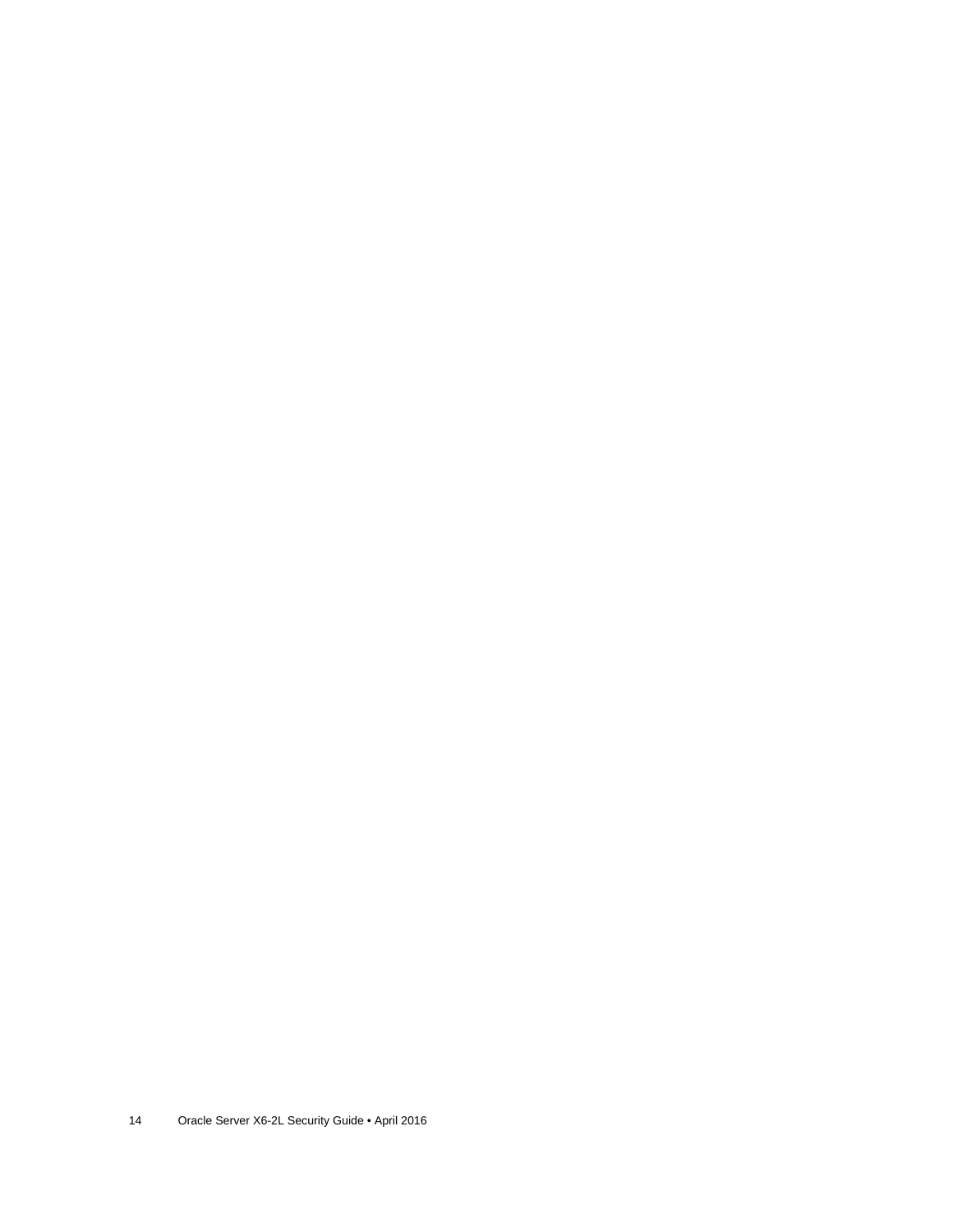# <span id="page-14-0"></span>Planning a Secure Environment

Security guidelines should be in place before the arrival of the system. After arrival, security guidelines should be periodically reviewed and adjusted to stay current with the security requirements of your organization.

Use the information in these sections before and during the installation and configuration of a server and related equipment:

- ["Password Protection" on page 15](#page-14-1)
- ["Operating System Security Guidelines" on page 16](#page-15-0)
- ["Network Switches and Ports" on page 16](#page-15-1)
- ["VLAN Security" on page 17](#page-16-0)
- ["InfiniBand Security" on page 17](#page-16-1)

Contact your IT Security Officer for additional security requirements that pertain to your system and specific environment.

### <span id="page-14-1"></span>**Password Protection**

Passwords are an important aspect of security since poorly chosen passwords could result in unauthorized access to company resources. Implementing password management best practices ensures that users adhere to a set of guidelines for creating and protecting their passwords. Typical components of a password policy should define:

- Password length and strength
- Password duration
- Common password practice

Enforce the following standard practices for creating strong, complex passwords:

- Do not create a password that contains the user name, employee name, or family names.
- Do not select passwords that are easy to guess.
- Do not create passwords that contain a consecutive string of numbers such as 12345.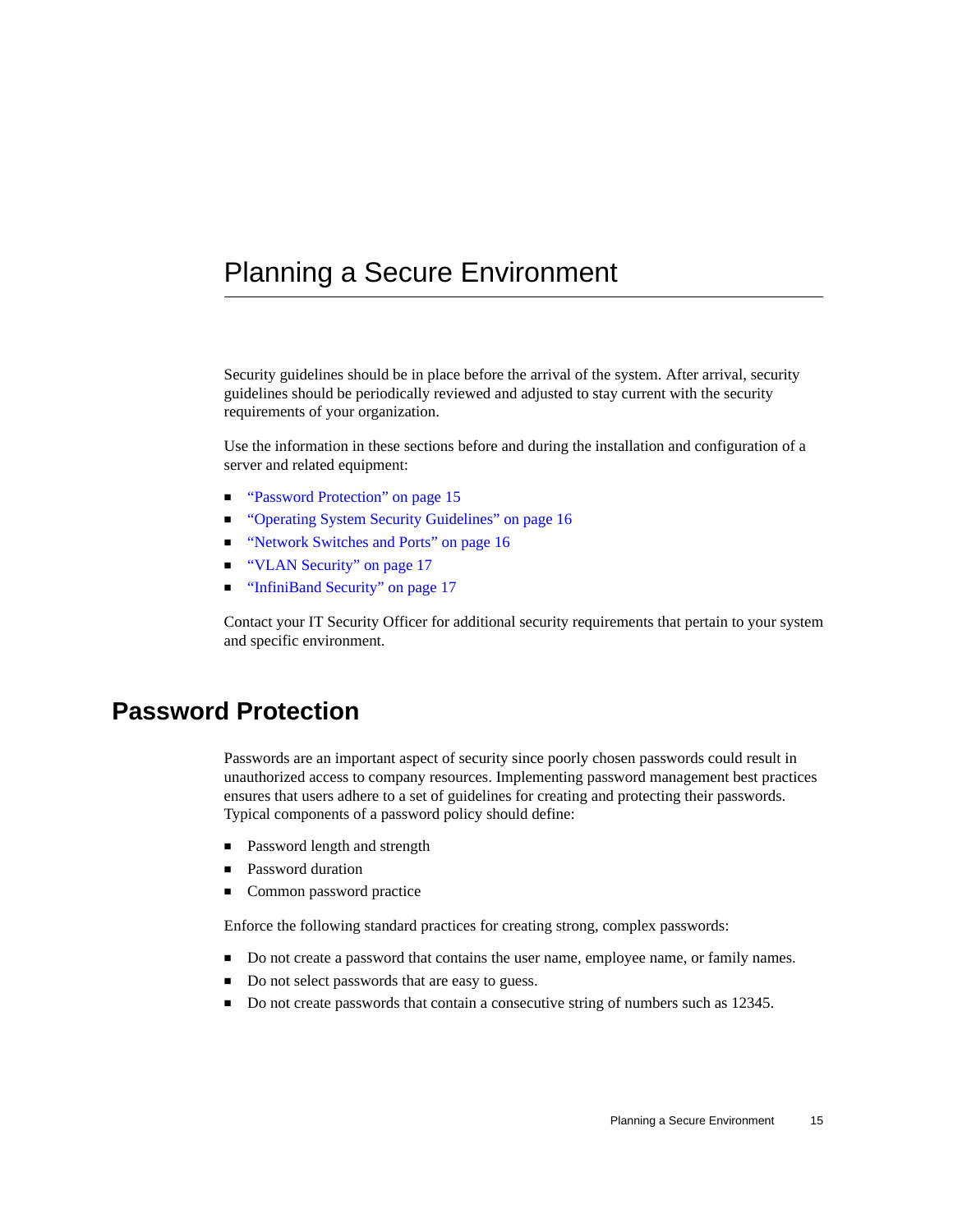- Do not create passwords that contain a word or string that is easily discovered by a simple Internet search.
- Do not allow users to reuse the same password across multiple systems.
- Do not allow users to reuse old passwords.

Change passwords on a regular basis. This helps to prevent malicious activity and ensures that passwords adhere to current password policies.

# <span id="page-15-0"></span>**Operating System Security Guidelines**

Refer to Oracle operating system (OS) documents for information on:

- How to use security features when configuring your systems.
- How to operate securely when you add applications and users to a system.
- How to protect network-based applications.

Security Guide documents for supported Oracle operating systems are part of the documentation library for the operating system. To find the Security Guide document for an Oracle operating system, go to the Oracle operating system documentation library:

| <b>Operating System</b> | Link                                                                   |
|-------------------------|------------------------------------------------------------------------|
| Oracle Solaris OS       | http://www.oracle.com/technetwork/documentation/solaris-11-192991.html |
| Oracle Linux OS         | http://www.oracle.com/technetwork/documentation/ol-1-1861776.html      |
| Oracle VM               | http://www.oracle.com/technetwork/documentation/vm-096300.html         |

For information on operating systems from other vendors, such as Red Hat Enterprise Linux, SUSE Linux Enterprise Server, Microsoft Windows, and VMware ESXi, refer to the vendor's documentation.

# <span id="page-15-1"></span>**Network Switches and Ports**

Network switches offer different levels of port security features. Refer to the switch documentation to learn how to do the following:

- Use authentication, authorization, and accounting features for local and remote access to the switch.
- Change every password on network switches that might have multiple user accounts and passwords by default.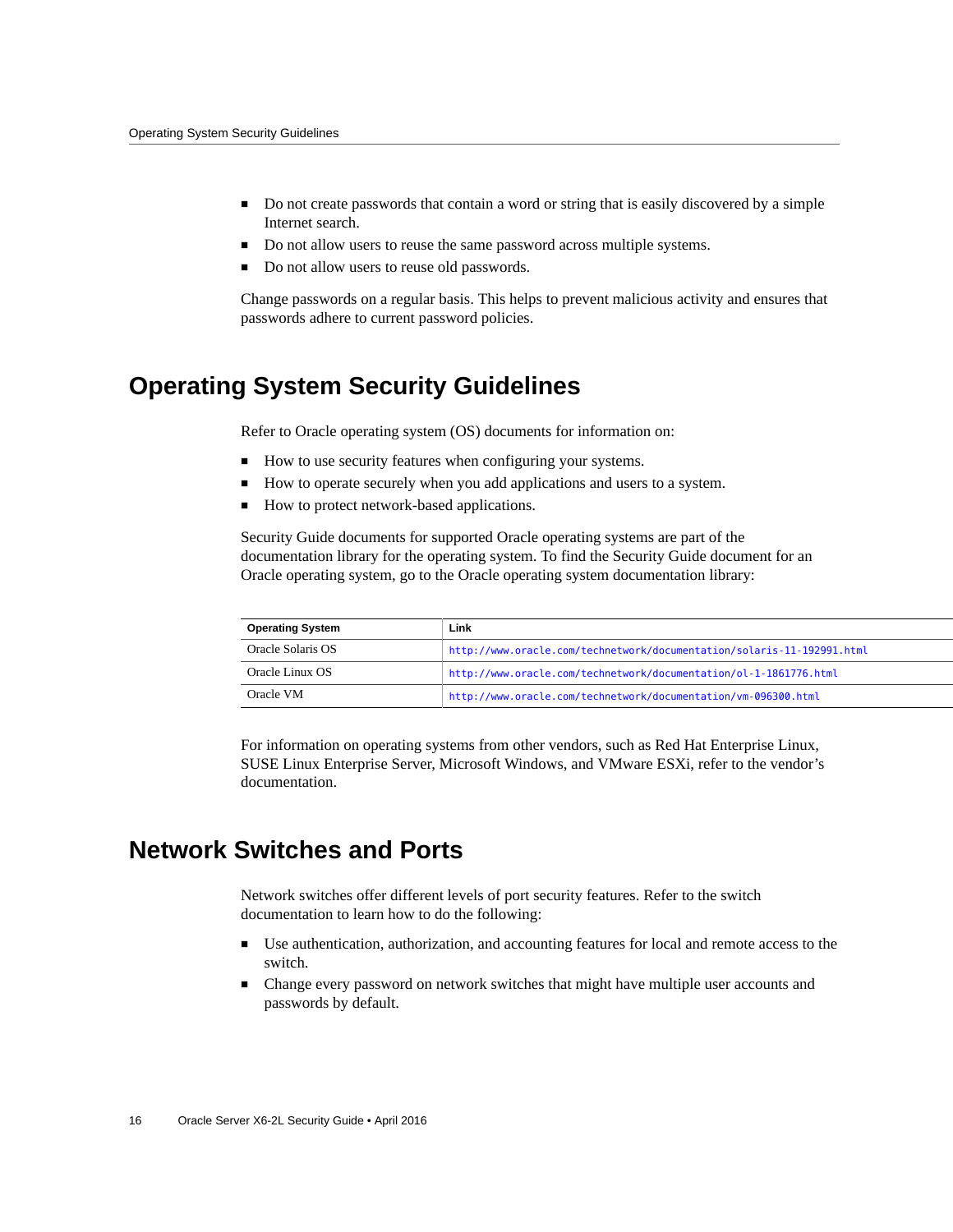- Manage switches out-of-band (separated from data traffic). If out-of-band management is not feasible, then dedicate a separate virtual local area network (VLAN) number for in-band management.
- Use the port mirroring capability of the network switch for intrusion detection system (IDS) access.
- Maintain a switch configuration file off-line and limit access only to authorized administrators. The configuration file should contain descriptive comments for each setting.
- Implement port security to limit access based upon MAC addresses. Disable auto-trunking on all ports.
- Use these port security features if they are available on your switch:
	- **MAC Locking** Involves associating a Media Access Control (MAC) address of one or more connected devices to a physical port on a switch. If you lock a switch port to a particular MAC address, superusers cannot create backdoors into your network with rogue access points.
	- **MAC Lockout** Disables a specified MAC address from connecting to a switch.
	- **MAC Learning** Uses the knowledge about each switch port's direct connections so that the network switch can set security based on current connections.

### <span id="page-16-0"></span>**VLAN Security**

If you set up a virtual local area network (VLAN), remember that VLANs share bandwidth on a network and require additional security measures. For additional security measures, follow these guidelines:

- Separate sensitive clusters of systems from the rest of the network when using VLANs. This decreases the likelihood that users will gain access to information on these clients and servers.
- Assign a unique native VLAN number to trunk ports.
- Limit the VLANs that can be transported over a trunk to only those that are strictly required.
- Disable VLAN Trunking Protocol (VTP), if possible. Otherwise, set the following for VTP: management domain, password, and pruning. Then set VTP into transparent mode.
- Use static VLAN configurations, when possible.
- Disable unused switch ports and assign them an unused VLAN number.

# <span id="page-16-1"></span>**InfiniBand Security**

To increase security when InfiniBand is used, follow these guidelines: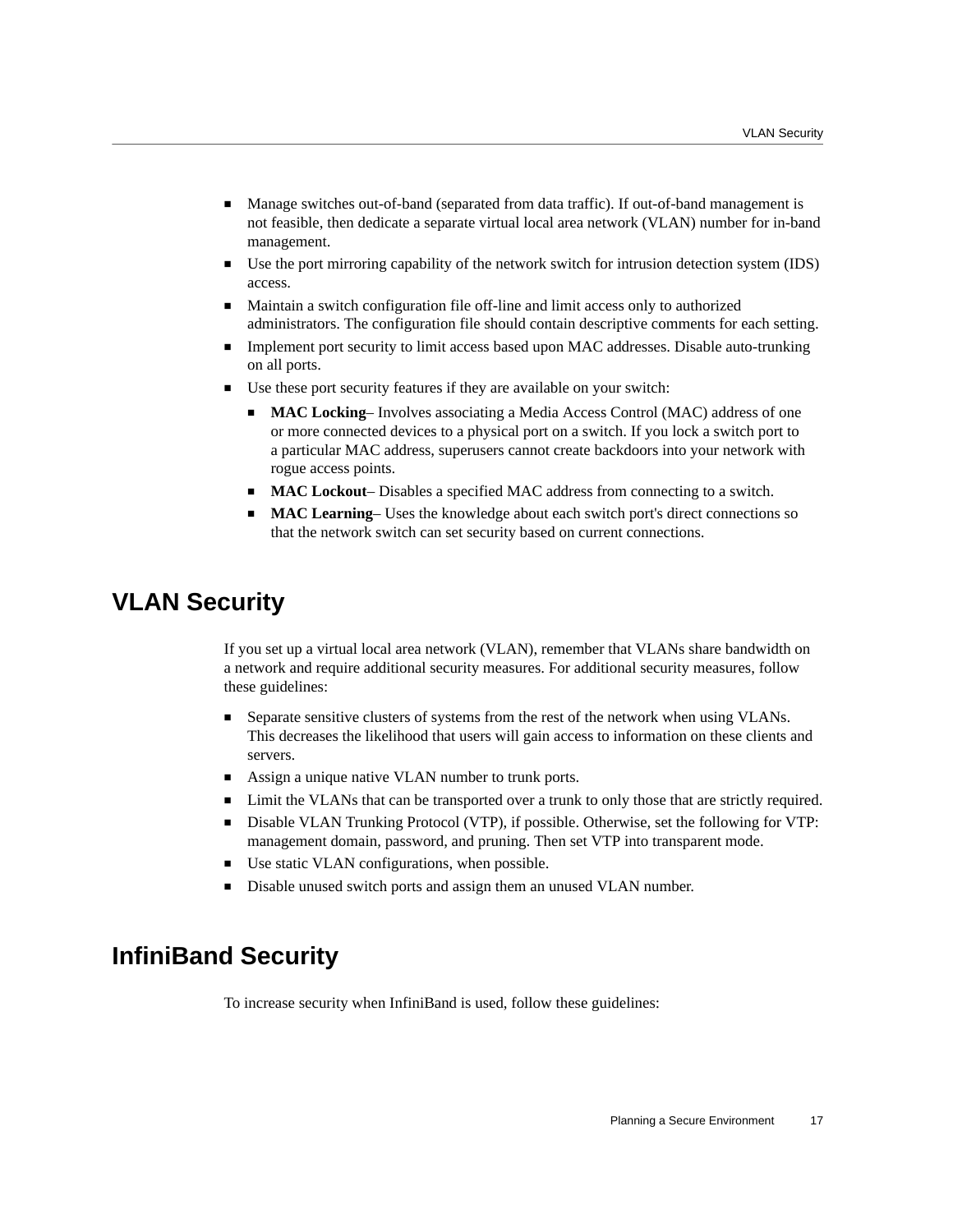- Keep InfiniBand hosts secure. An InfiniBand fabric is only as secure as its least secure InfiniBand host.
- Note that partitioning does not protect an InfiniBand fabric. Partitioning only offers InfiniBand traffic isolation between virtual machines on a host.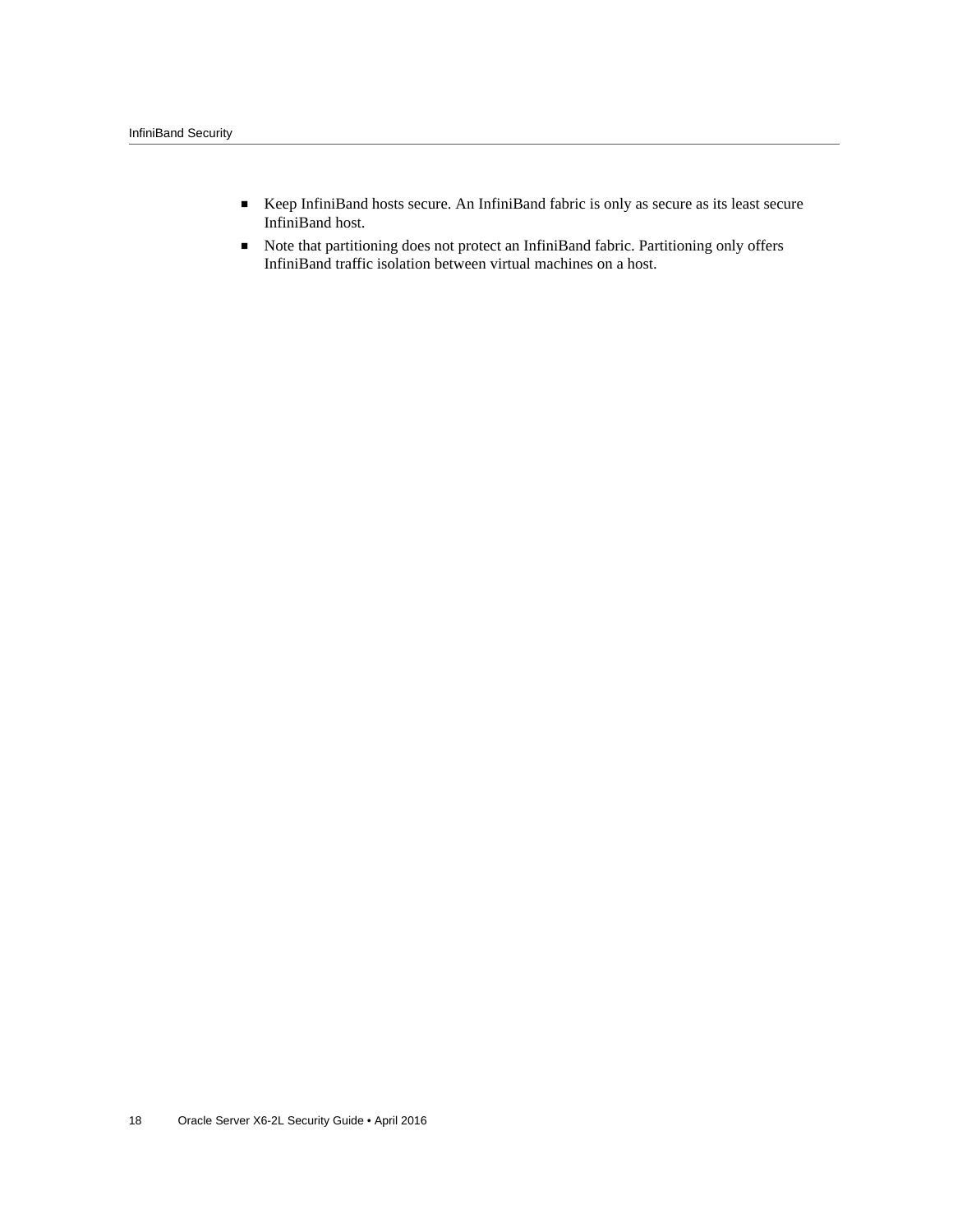# <span id="page-18-0"></span>Maintaining a Secure Environment

After the initial installation and setup, use Oracle hardware and software security features to continue controlling hardware and tracking system assets.

Use the information in these sections to maintain a secure environment:

- ["Power Control" on page 19](#page-18-1)
- ["Asset Tracking" on page 19](#page-18-2)
- ["Updates for Software and Firmware" on page 20](#page-19-0)
- ["Network Security" on page 20](#page-19-1)
- ["Data Protection and Security" on page 21](#page-20-0)
- ["Log Maintenance" on page 22](#page-21-0)

Contact your IT Security Officer for additional security requirements that pertain to your system and specific environment.

### <span id="page-18-1"></span>**Power Control**

You can use software to turn on and off power to some Oracle systems. The power distribution units (PDUs) for some system cabinets can be enabled and disabled remotely. Authorization for these commands is typically set up during system configuration and is usually limited to system administrators and service personnel.

Refer to your system or cabinet documentation for further information.

# <span id="page-18-2"></span>**Asset Tracking**

Use serial numbers to track inventory. Oracle embeds serial numbers in firmware, on option cards, and system motherboards. You can read these serial numbers through local area network (LAN) connections.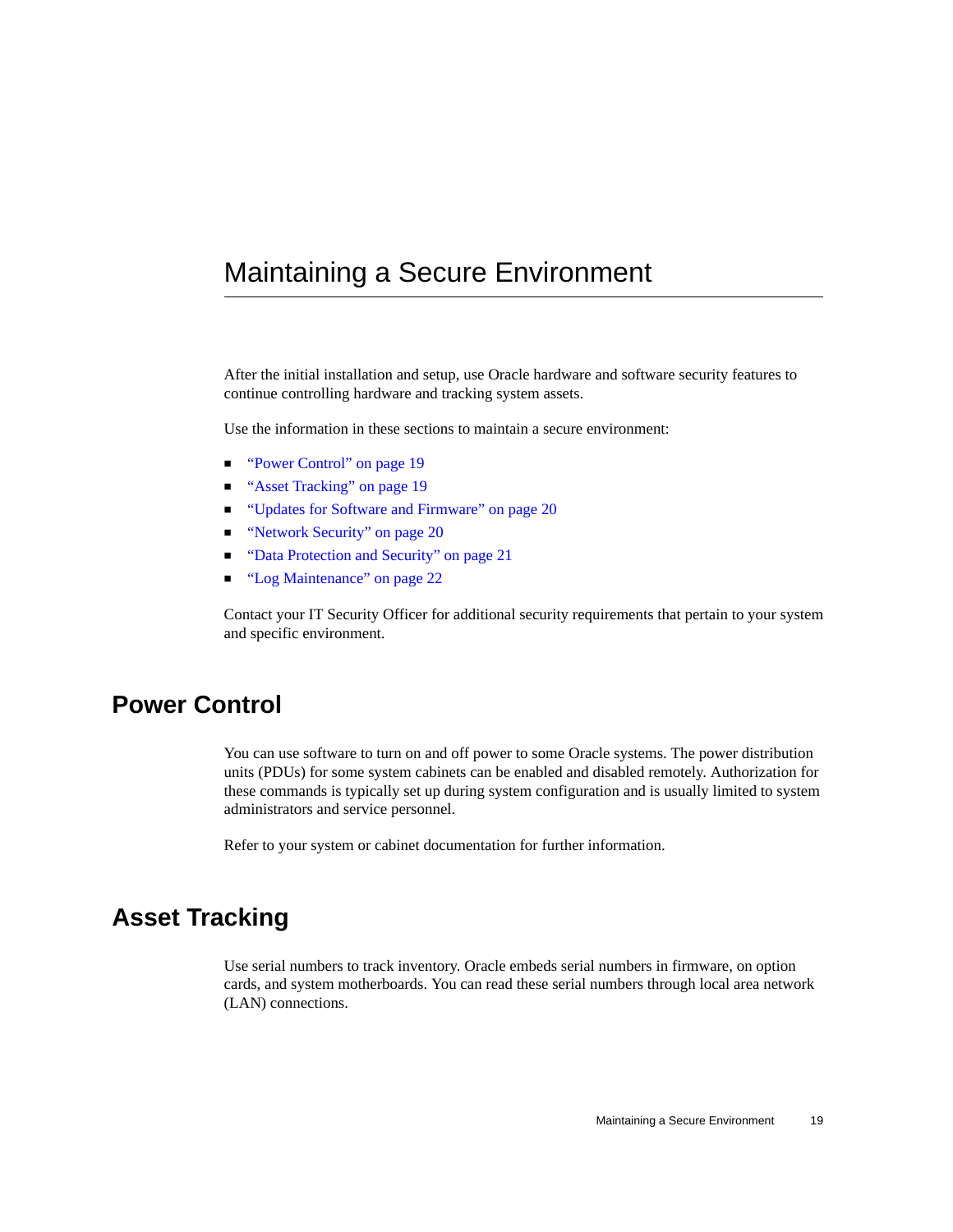You can also use wireless radio frequency identification (RFID) readers to further simplify asset tracking. An Oracle white paper, *How to Track Your Oracle Sun System Assets by Using RFID*, is available at:

[http://www.oracle.com/technetwork/articles/systems-hardware-architecture/o11-](http://www.oracle.com/technetwork/articles/systems-hardware-architecture/o11-001-rfid-oracle-214567.pdf) [001-rfid-oracle-214567.pdf](http://www.oracle.com/technetwork/articles/systems-hardware-architecture/o11-001-rfid-oracle-214567.pdf)

# <span id="page-19-0"></span>**Updates for Software and Firmware**

Security enhancements are introduced through new software releases and patches. Effective, proactive patch management is a critical part of system security. For best security practices, update your system with the more recent software release, and all necessary security patches.

- Check regularly for software or firmware updates, and security patches.
- Always install the latest released version of the software or firmware on your equipment.
- Install any necessary security patches for your software.
- Remember that devices such as network switches also contain firmware and might require patches and firmware updates.

You can find software updates and security patches on the My Oracle Support web site at:

<https://support.oracle.com>

### <span id="page-19-1"></span>**Network Security**

After the networks are configured based on security principles, regular review and maintenance are needed.

To secure local and remote access to your systems, follow these guidelines:

- Limit remote configuration to specific IP addresses using SSH instead of Telnet. Telnet passes user names and passwords in clear text, potentially allowing everyone on the local area network (LAN) segment to see login credentials. Set a strong password for SSH.
- Use version 3 of Simple Network Management Protocol (SNMP) to provide secure transmissions. Earlier versions of SNMP are not secure and transmit authentication data in unencrypted text. SNMPv3 uses encryption to provide a secure channel as well as individual user names and passwords.
- Change the default SNMP community string to a strong community string if SNMPv1 or SNMPv2 is necessary. Some products have PUBLIC set as the default SNMP community string. Attackers can query a community to draw a very complete network map and possibly modify management information base (MIB) values.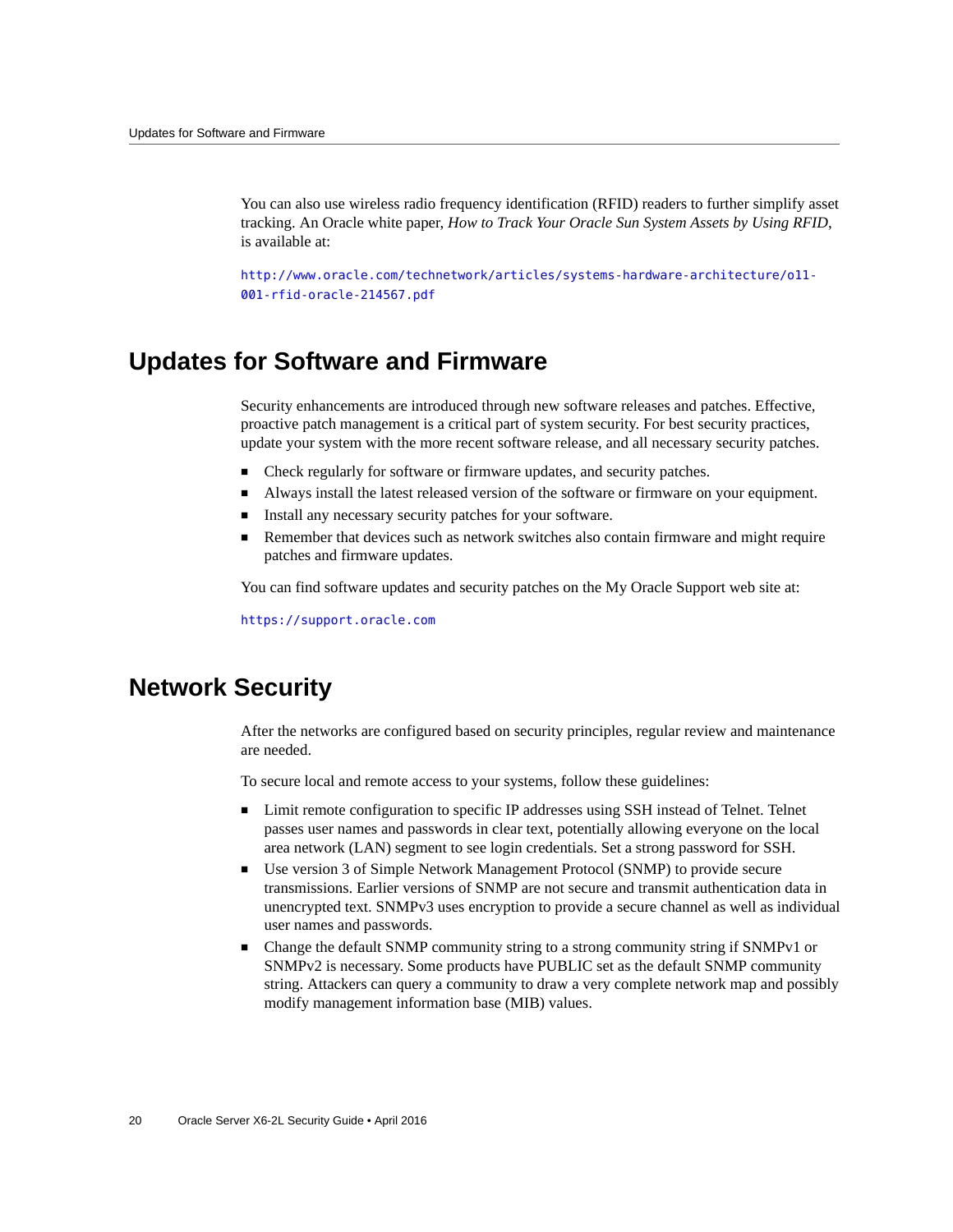- Always log out after using the system controller if the system controller uses a browser interface.
- Enable necessary network services and configure these services securely. Disable unnecessary network services, such as Transmission Control Protocol (TCP) or Hypertext Transfer Protocol (HTTP).
- Use LDAP security measures when using LDAP to access the system.
- Create a banner message that appears at login to state that unauthorized access is prohibited. You can inform users of any important policies or rules. The banner can be used to warn users of special access restrictions for a given system, or to remind users of password policies and appropriate use.
- Use access control lists to apply restrictions, where appropriate.
- Set time-outs for extended sessions and set privilege levels.
- Use authentication, authorization, and accounting features for local and remote access to a switch.
- Use these network services in very secure environments as they are secured by certificates and other forms of strong encryption to protect the channel:
	- Active Directory
	- LDAP/SSL (Lightweight Directory Access Protocol/Secure Socket Layer)
- Use these network services on private, secure networks where there are no suspected malicious users:
	- RADIUS (Remote Authentication Dial In User Service)
	- TACACS+ (Terminal Access Controller Access-Control System)
- Use the port mirroring capability of the switch for intrusion detection system (IDS) access.
- Implement port security to limit access based upon a MAC address. Disable auto-trunking on all ports.

For more information about network security, refer to the *Oracle ILOM Security Guide*, which is part of the Oracle ILOM documentation library. You can find the Oracle ILOM documentation at:

<http://www.oracle.com/goto/ilom/docs>

# <span id="page-20-0"></span>**Data Protection and Security**

Follow these guidelines to maximize data protection and security:

- Back up important data using devices such as external hard drives or USB storage devices. Store the backed-up data in a second, off-site, secure location.
- Use data encryption software to keep confidential information on hard drives secure.